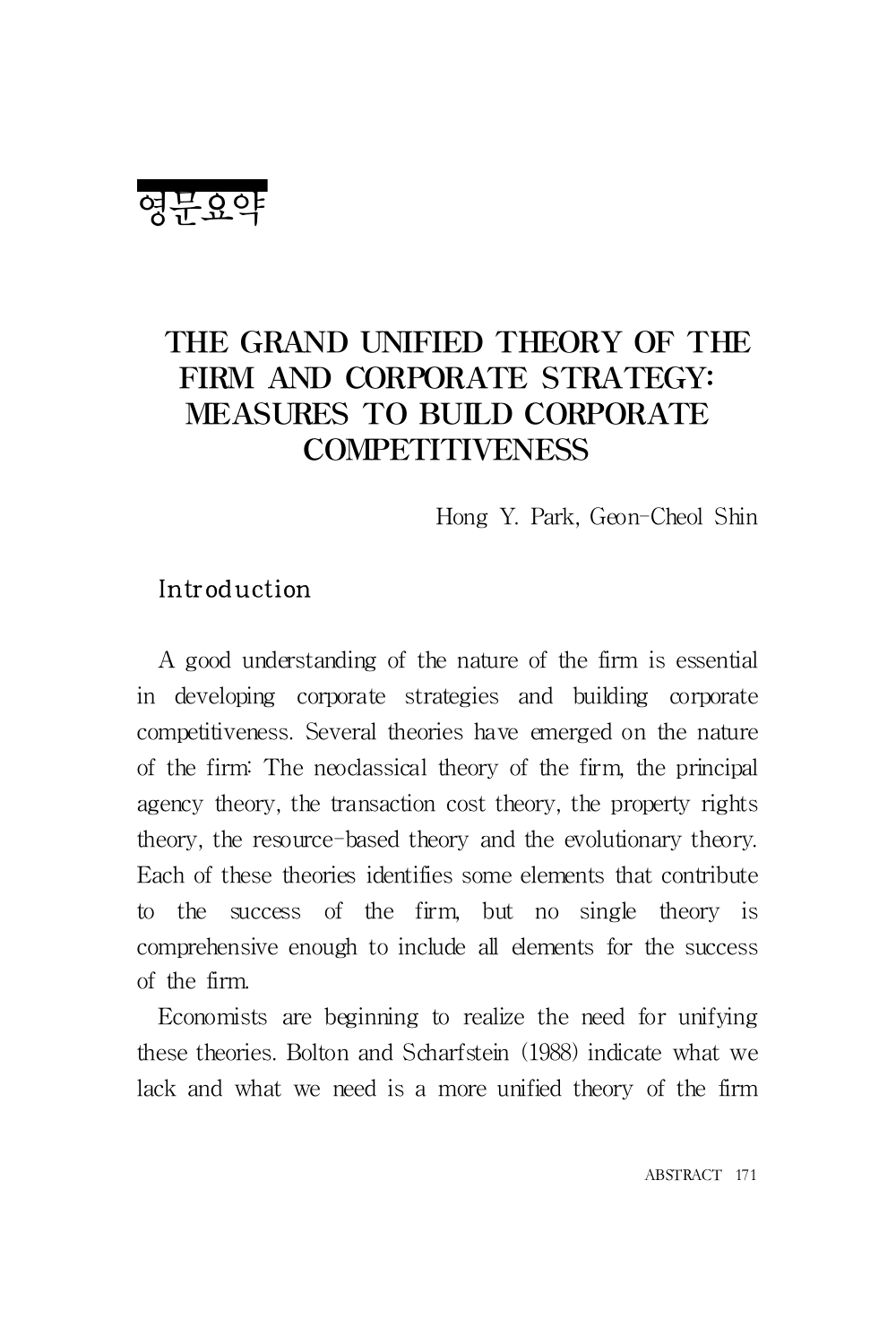based on the insights of Coase (transaction cost theory, 1937) and Bearl and Means (agency theory, 1932). We propose to unify all of the theories mentioned above. We refer this new theory, the grand unified theory of the firm. We borrowed the term, grand unified theory from physics (Feynman, 1965; Yun, 1984, Weinberg, 1992; Green, 1999). Physicists studied the forces determining high energy separately until Feynman proposed to unify them. Physicists call the theory grand unified theory or final theory. The final theory in physics is not fully confirmed and they are still working on the theory and experimental evidence.

The grand unified theory of the firm can offer a comprehensive view of the firm and may provide better insights on corporate strategies. The neoclassical theory offers insights on corporate mergers because it defines the economies and diseconomies of scale and scope. Benefits and costs of hierarchies and markets (transaction cost theory), ownership structure of assets (property rights approach), separation of ownership and control (agent theory), development of resources and capabilities (resource-based theory), or an environmental change and firm's adaptation to the change (evolutionary theory of the firm) can explain the relative cost and profit positions of the firm.

The environmental changes experienced by Korean firms and corporate transformation after facing the environmental changes present a unique opportunity for scholars to study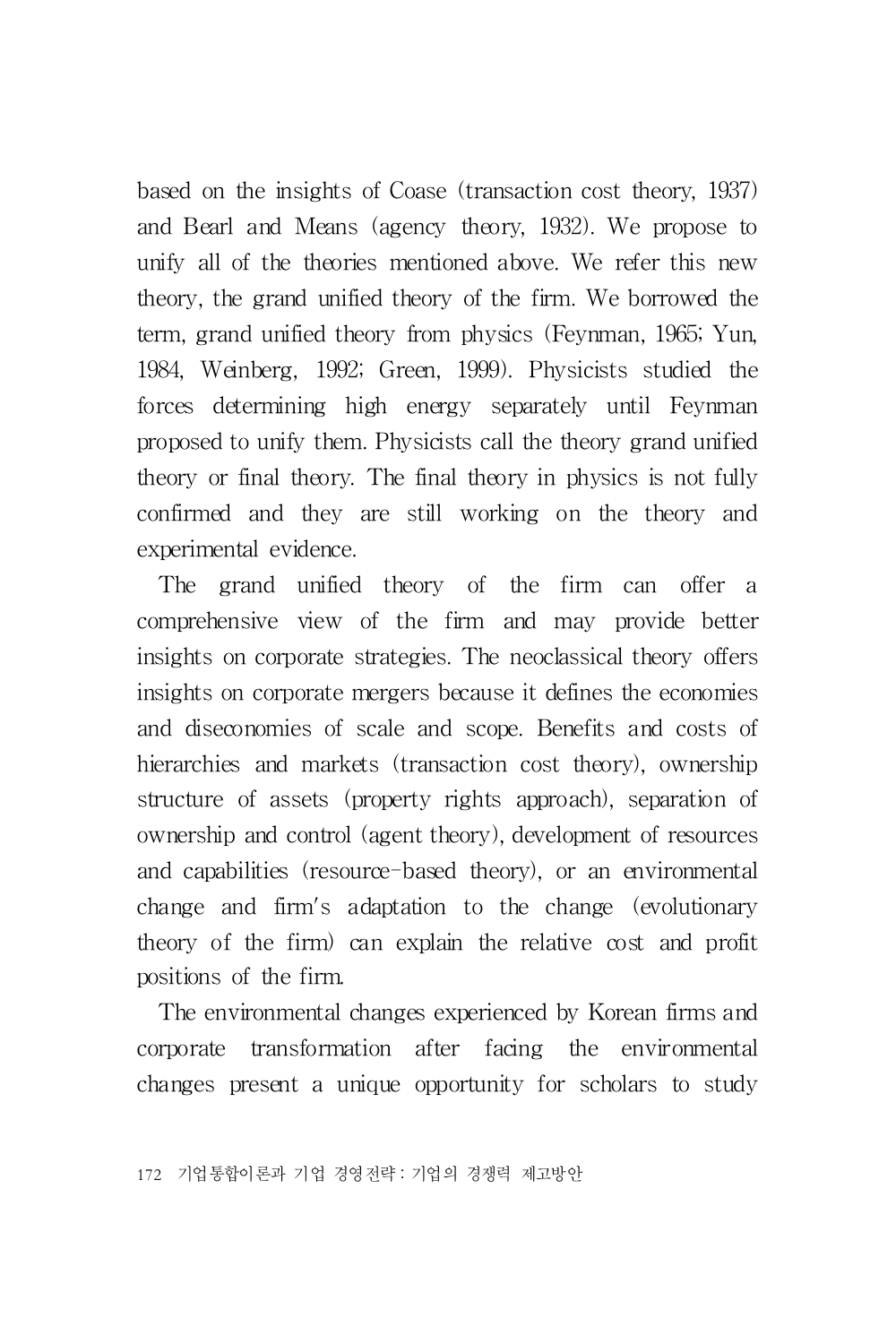factors contributing to success and failure of the firm. As Porter (1991) indicates the reason why firms succeed or fail is the central question in strategy and any effort to understand success must rest on an underlying theory of the firm and an associated theory of strategy.

We developed a comprehensive theory of the firm and associated strategy. In discussion of firm success, we must define a clear definition of what success means. For purposes of our study, we follow the Porter's (1991) definition of success: Firm success is manifested in attaining a competitive position or series of competitive positions that lead to superior and sustainable financial performance (p.96). Financial performance can be measured with profitability of the firm. Profit is defined as follows:

Profit = Total Revenue !Total Cost or Profit = (Price ! Average Cost) x Quantity

In our study we will examine the nature of the Korean economic crisis and apply the grand unified theory of the firm to our empirical examination of success and failure of Korean firms. Like the grand unified theory in modern day physics, the grand unified theory of the firm may define the universal model for corporate strategy in Korean firms.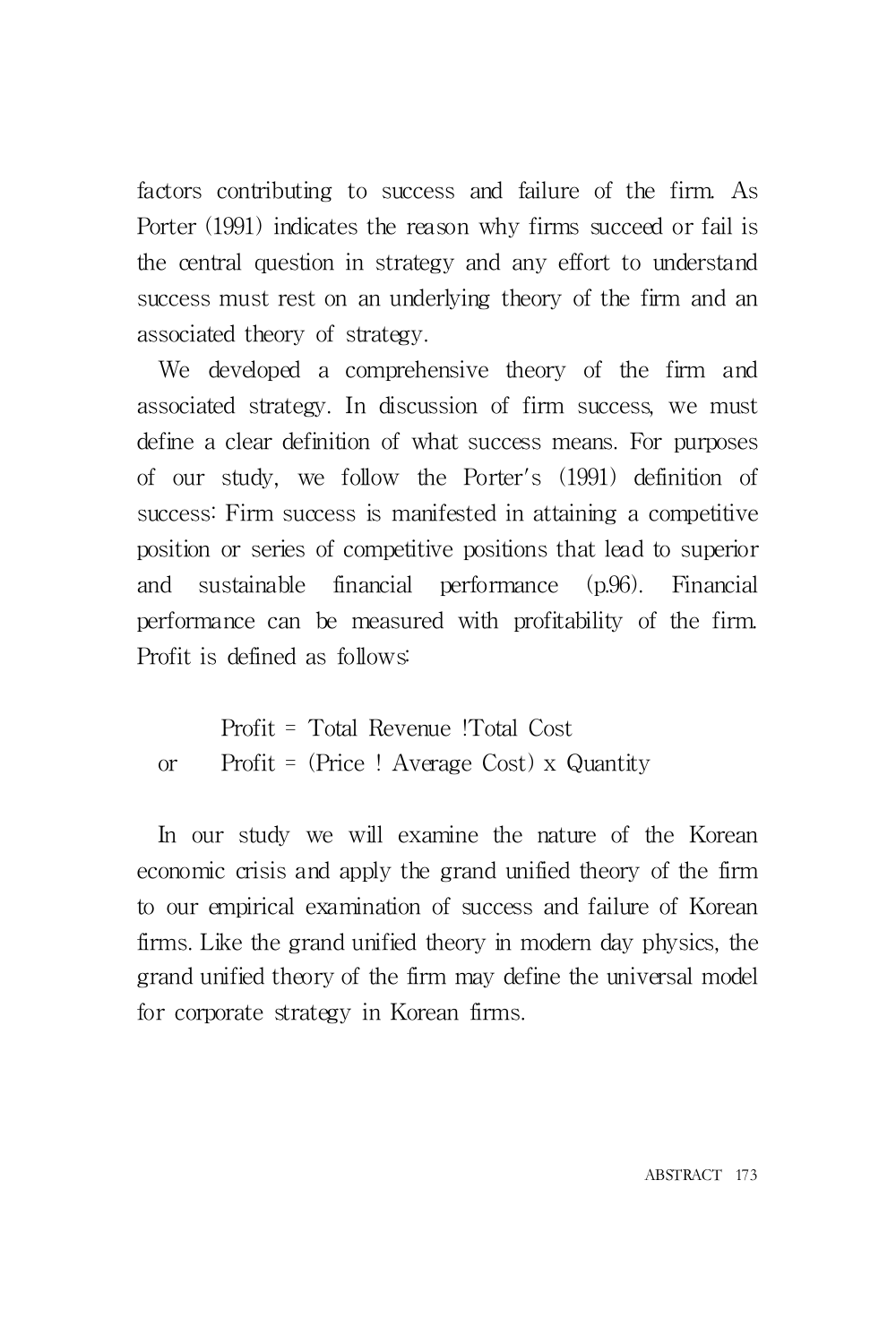## The Grand Unified Theory of the Firm

Each of the theories mentioned above identifies some elements that define the nature of the firm. However, no single theory is comprehensive enough to include all elements in defining the success of the firm. As Bolton and Scharfstein (1998) also indicate what we lack and what we need is a more unified theory of the firm based on the insights of Coase and Berle and Means. We need to link together all theories that explain the success of the firm because each theory contributes some relevant elements for defining the success of the firm.

We may call this the grand unified theory of the firm. We have borrowed the term grand unified theory from physics (Feynman, 1965; Yun, 1984; Weinberg, 1992; Green, 1999). Physicists studied the forces determining the nature of the universe separately until Feynman purported to identify the force linking the strong and electroweak forces of atoms. Feynman (1965) indicated that all matter is the same.

"The matter of which the stars are made known to be the same as the matter on the earth. The character of the light that is emitted by those stars gives a kind of fingerprint by which we can tell that there are the same kinds of atoms there as on the earth. The same kinds of atoms appear to be in living creatures as in non-living creatures; frogs are made of the same group as rocks, only in different arrangements. So that makes our problem simpler; we have nothing but atoms,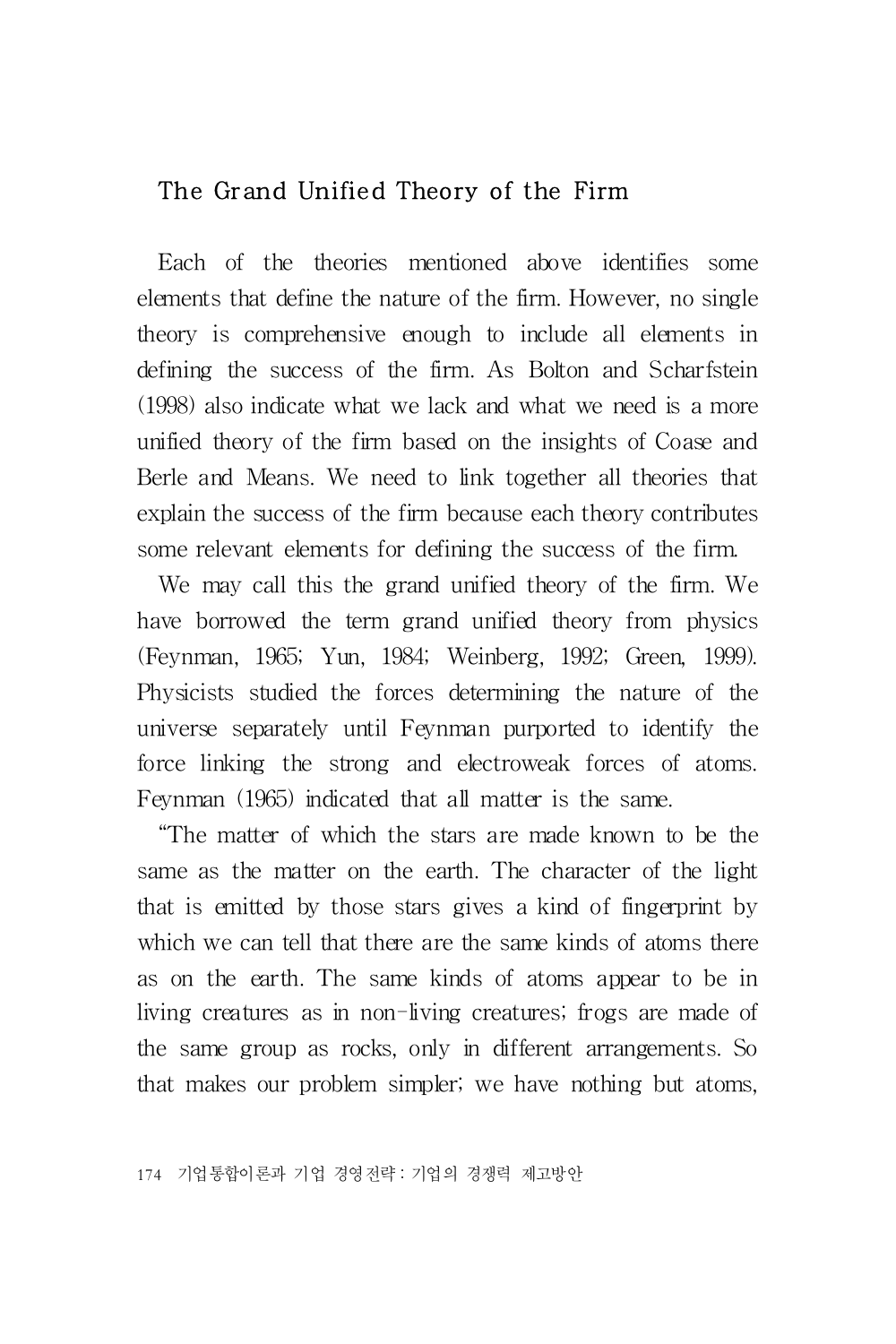all the same, everywhere (Feynman, 1965, p.150)."

In physics, the superstring theory has emerged as a single theory that, in principle, is capable of describing all phenomena of the universe (Green, 1999).

We may find a similar analogy in economics. Factors of production in the firm are the same in different organizations/ labor, land and raw materials, capital and entrepreneurship, but organizations produce a variety of goods and services by arranging input factors differently. We have nothing but production factors, all the same in every organization. The various theories purport to explain the nature of the organization and each theory offers differing vantage points of the organization. The grand unified theory of the firm is a framework for stitching these theories into a seamless whole, as the superstring theory in physics.

The firm in the neoclassical theory produces a large variety of outputs using various combinations of inputs. The firm maximizes the profit by accomplishing technical efficiency of inputs, and every economic agent has perfect information. Information is distributed symmetrically. The boundaries of the firm can be defined by the economies and diseconomies of the scale and scope. In principal-agency theory information is asymmetric and moral hazard and adverse selection problems may lead to less than optimal outcomes in the firm. Costs of mitigating these problems can be very high. The transaction cost theory introduced by Coase (1937) offers explanations and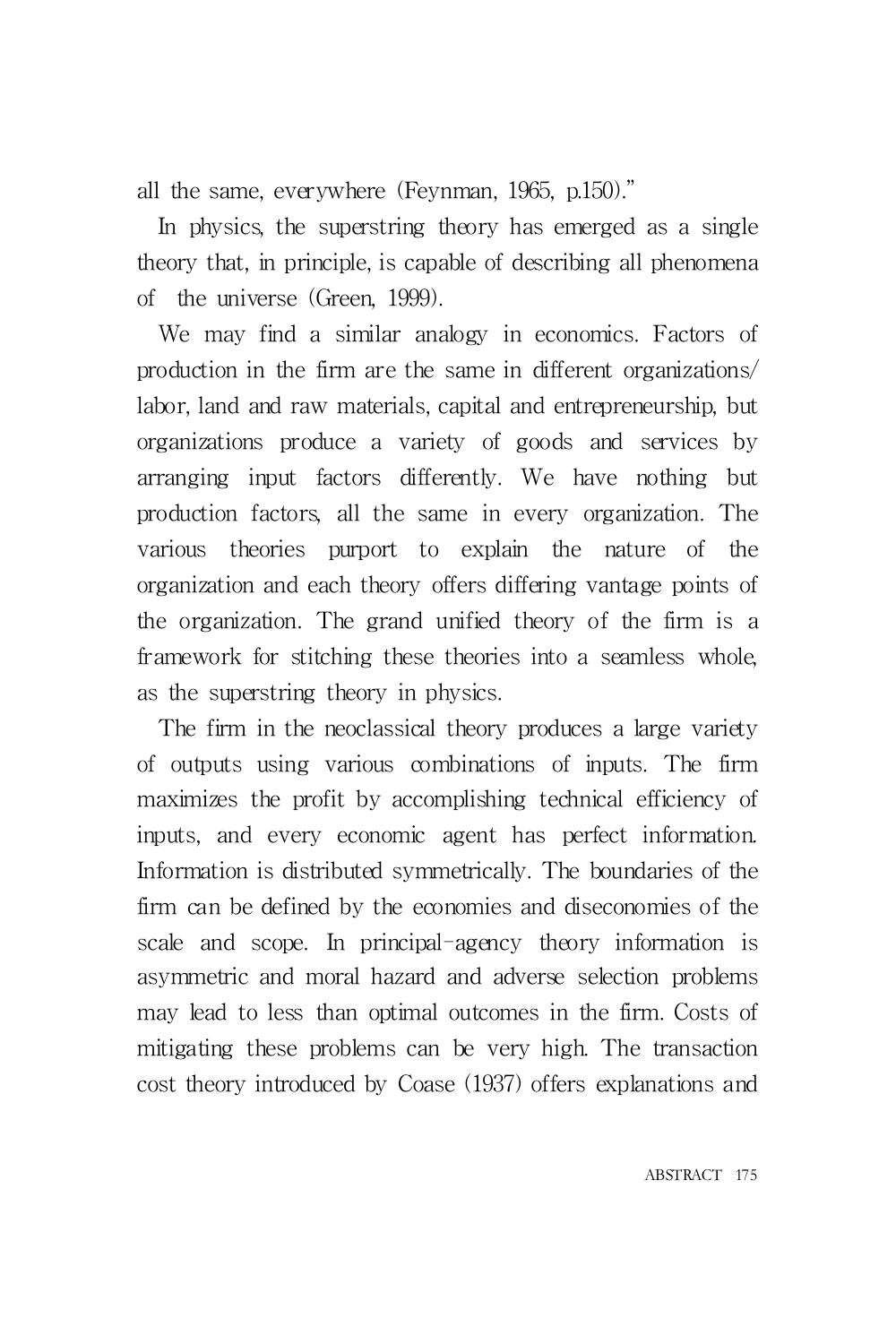identifies the nature and sources of transaction cost in different circumstances. Williamson (1985) identifies three transaction characteristics that are critical to adoption of governance structure: frequency, uncertainty and asset specificity. Each of those characteristics is claimed to be positively related to hierarchical organization. The design of efficient governance structure is aimed at matching these characteristics with governance structure: hierarchy, varying degree of hybrid and market. Grossman and Hart (1986) and Hart and Moore (1990) advocated a fourth approach, the modern property rights approach to the nature of the firm. A major strength of their property rights approach is that they clearly identify the costs and benefits of integration without relying on the presence of an impersonal market. A firm is a set of assets under common ownership according to their theory. Nelson and Winter (1982) explore the evolutionary and dynamic aspects of the firm. The firms are complex, adaptive systems and this theory focuses on the organization's core competency, structure and strategy. Firms are able to survive and prosper if they change in response to changing input and output markets, and technologies. Firms must find new productive and valuable outlets for their core competency (the things they do well). Determining factors of the success of the firm are the firm's learning about its costs and abilities relative to other firms.

The differences among these theories can be viewed from many different perspectives. However, Acs and Gerlowski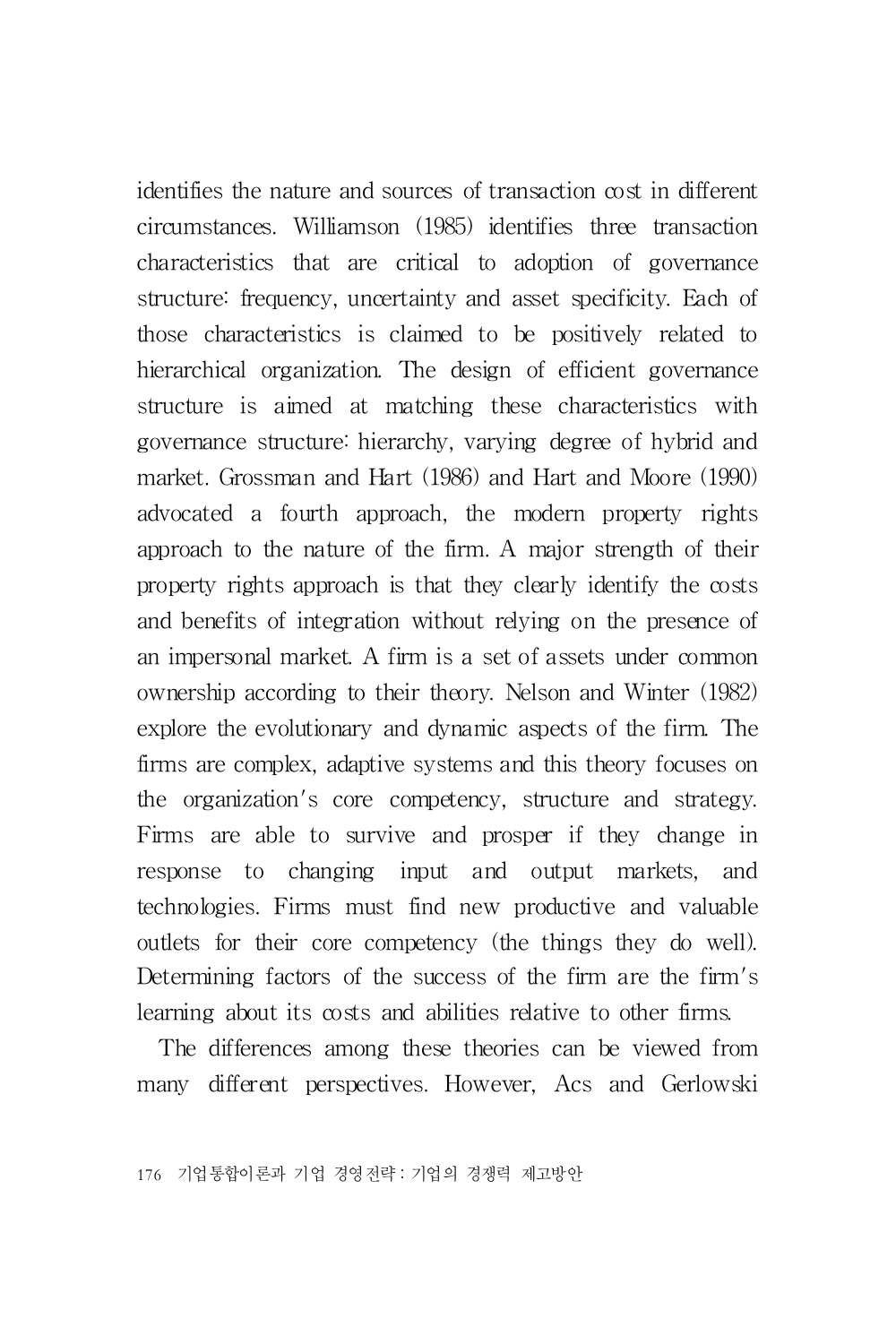(1996) summarize them into three areas: unit of analysis, availability of information and the operational environment assumed. Acs and Gerlowski point out that the unit of analysis in the neoclassical theory, the principal agent theory, the transaction cost theory and the evolutionary theory of the firm is exchange, the firm in relation to itself, the individual transaction between parties and the firm and its productive processes, respectively. The unit of analysis is the property rights theory is ownership of assets.

The availability of information assumed differs among theories. The neoclassical theory assumes that the economic agent has perfect information. The principal-agent theory introduces asymmetric information into the analysis and asymmetric information leads to the moral hazard and adverse selection problems which result in less than optimal outcomes of the organization. The transaction cost theory assumes that economic agents act with the bounded rationality (intendedly rational, only limitedly so, Simon, 1961, p.XXIV) and opportunism (self-interest seeking with guile, Williamson, 1985, p.47). The transaction cost theory is concerned with the hold up problems of incomplete contracts. The property rights theory recognizes the problems associated with the ownership of assets and post contractual investment in plants and assets. The evolutionary theory of the firm regards firms as complex adaptive systems. Information regarding market and technology changes is important to organizational changes which are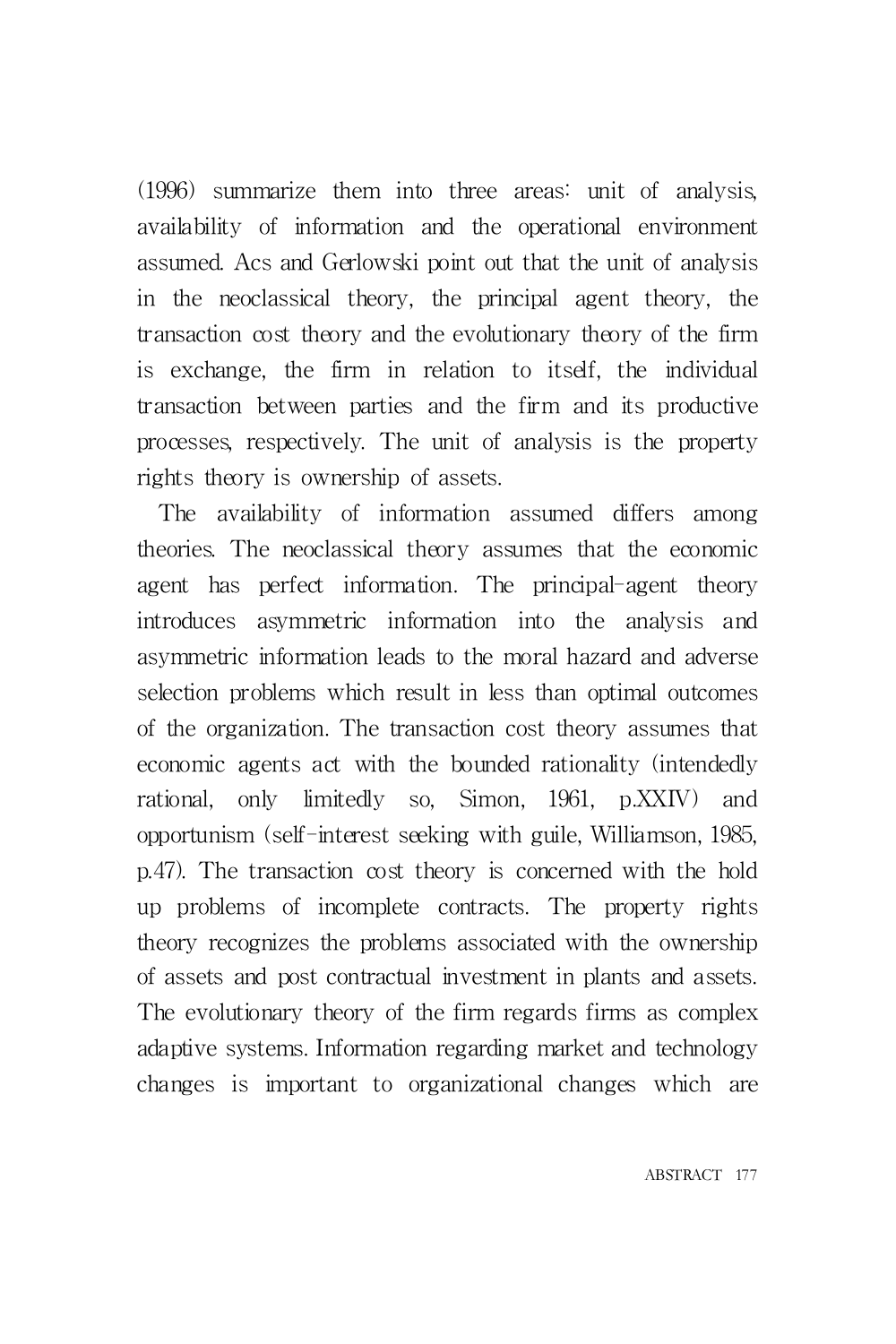critical for the firms to survive.

A summary of the definition of each theory of the firm, the unit of analysis, assumptions on information and behavior and the principle that each theory is offering for profit maximizing and a stitching link of all theories is presented in  $\leq$  Figure 1 $>$ .

| Theory of the<br>Fim      | Definition of<br>the Firm              | Unit of<br>Analysis                                                           | Assumptions<br>on Information                                                                                      | Action<br>Principles of<br>Prot<br>Maximizing<br>land Link                                                |
|---------------------------|----------------------------------------|-------------------------------------------------------------------------------|--------------------------------------------------------------------------------------------------------------------|-----------------------------------------------------------------------------------------------------------|
| neoclas sical<br>theory   | a device for<br>resource<br>allocation | exchange<br>technical <sup>.</sup><br>efficiency                              | -perfect<br>information<br>-symmetric<br>information<br>-rational<br>behavior                                      | -set the ratio<br>or factor price<br>over marginal<br>-production<br>cost<br>minimizing                   |
| agency theory             | a nexus of<br>contract                 | -the<br>relationship<br>between agent<br>and principal<br>-work<br>incentives | -imperfect<br>information<br>-asymmetric<br>information<br>-bounded<br>rationality                                 | -design of<br>contract to<br>deal with risks<br>sharing, work<br>lincentives<br>-economize<br>agency cost |
| property rights<br>theory | a team of<br>resource<br>owners        | assignment of<br>property right<br>and ownership<br>of the firm               | -imperfect<br>information<br>-asymmetric<br>information<br>-bounded<br>rationality<br>-pursuit of<br>self-interest | -incentive<br>compatible<br>assignment of<br>property rights<br>-economize<br>property right<br>costs     |

<Figure 1> A Summary of the Theory of the Firm

178 기업통합이론과 기업 경영전략:기업의 경쟁력 제고방안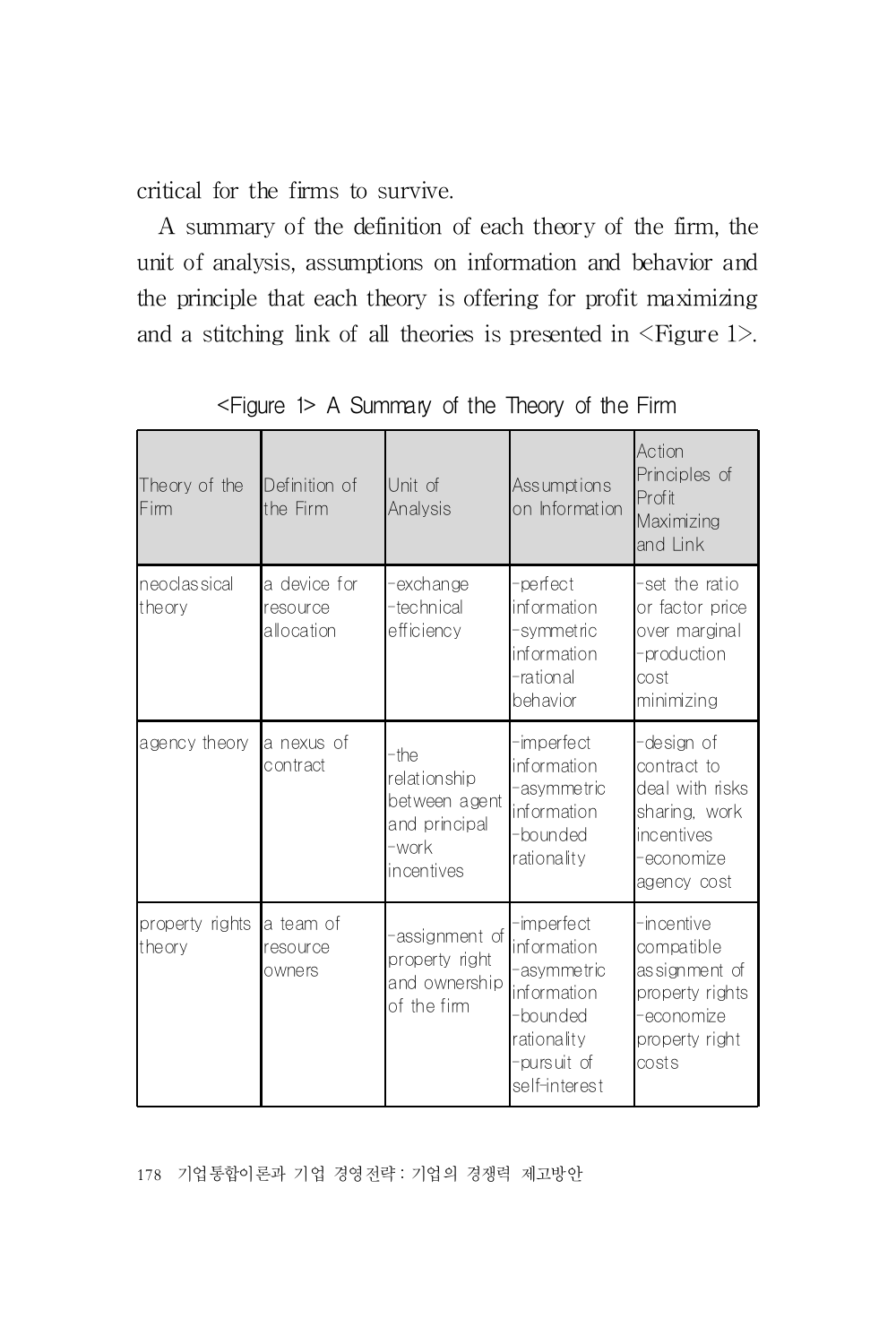#### <Figure 1>

| transaction<br>cost theory | a collection of<br>transaction                                          | -transaction/co<br><b>Intract</b><br>-holdup costs<br>problem<br>-make or buy | -imperfect<br>information<br>-information<br>as ymmetry<br>-bounded<br>rationality<br>-opportunistic<br>behavior | -aligning<br>govemance<br>structure with<br>transaction<br>characteristics<br>-economize<br>transaction<br>costs |
|----------------------------|-------------------------------------------------------------------------|-------------------------------------------------------------------------------|------------------------------------------------------------------------------------------------------------------|------------------------------------------------------------------------------------------------------------------|
| resource-base<br>d theory  | a collection of<br>resources and<br>capabilities                        | -resources<br>-continue to<br>create excess<br>profit                         | -imperfect<br>information<br>-bounded<br>rationality                                                             | -develop<br>strategic<br>as sets<br>-economize<br>resource<br>development<br>cost                                |
| evolutionary<br>theory     | -a collection of Froutine<br>routines<br>-complex<br>adaptive<br>svstem | -product and<br>process<br>innovation                                         | bounded<br>rationality                                                                                           | -adapt to<br>changes in<br>selection<br>environment<br>-economize<br>innovation cost<br>and adaption<br>cost     |

The grand unified theory of the firm recognizes issues raised by the above theories and purports to identify a link among theories as physicists try to identify linking factors among elements of defining the nature of the universe. A firm is the essential basic unit of the economy. When we study the firm from a comprehensive viewpoint, we should have a better understanding of the nature of the firm and the economy. The firm involves all aspects of the extant theories: the scale and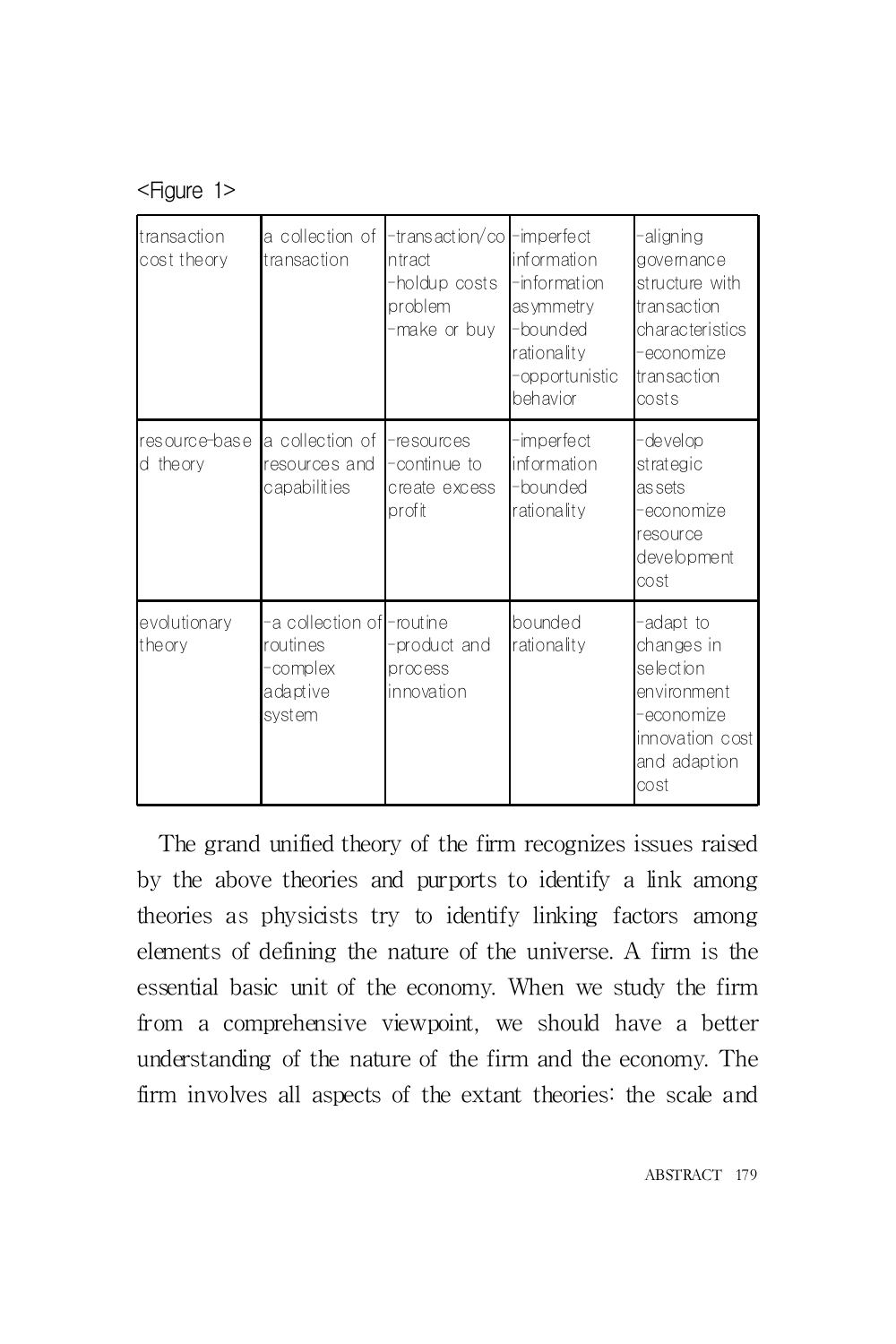scope of the economy, technical efficiency, agency efficiency, transaction cost economization, ownership structure and assignment, procurement, development and maintenance of corporate resources and adaptation to changing input and output markets.

<Figure 2> The Grand Unified Theory (GUT) of the Firm



In <Figure 2>, we can see that the grand unified theory of the firm includes all elements of the extant theories of the firm. Candidates of linking factors can be profits, sales, market share, growth or economizing. Behavioral assumptions can be optimization or satisfying and there are interactions among theories in optimizing profits. The grand unified theory (GUT) of the firm lays ground for comprehensive corporate strategy.

#### Corporate Strategy

There has been an increasing trend integrating the theory of the firm and corporate strategy (Rumelt, 1984; Shapiro, 1989; Spulber, 1993, 1994; Spence, 1979; Porter, 1980, 1991; Wernfelt,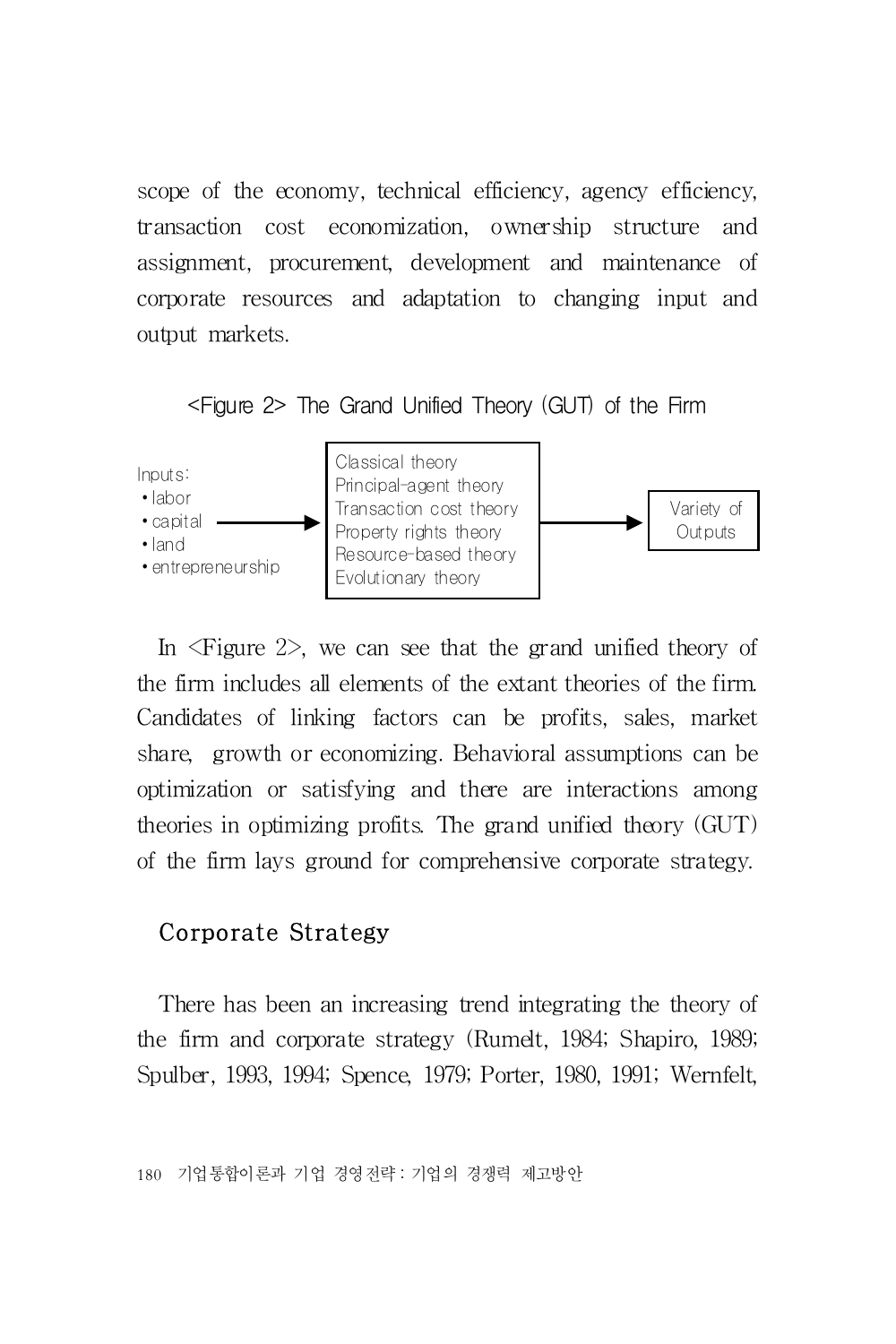1984; Reve 1990; Williamson, 1991; Nelson and Winter, 1982; Nelson, 1991; Rubin, 1973; Teece, 1985, 1987). Porter (1991) indicates that the earlier strategy literature offers a theory that sought to explain part of phenomena, but which left out important elements that precluded the offering of credible guidance for individual companies. He then asserts that the earlier effort to formulate a theory of strategy raises profound challenges for research because the complexity, situation specificity, and changing nature of the firm and its environment strain conventional approaches to theory building and hypothesis testing. He attempts to suggest what we know and what we need to know to develop a theory of firm performance linked to managerial choice, initial conditions and environmental choice. His answer to the question why some management makes the right choices in selecting products, industries, and activity configurations are luck and local environment. He, however, points out that an important role for the local environment in competitive success does not eliminate the role of strategy nor the need for competitive analysis. Industry structure, positioning, activities, resources, and commitment remain important.

From the above review of the strategy literature, we can see linkages between the theory of the firm and corporate strategy. Lately, more scholars attempt to integrate economic theories with management strategy. Spulber's survey paper on economic analysis and management strategy (1993) evaluates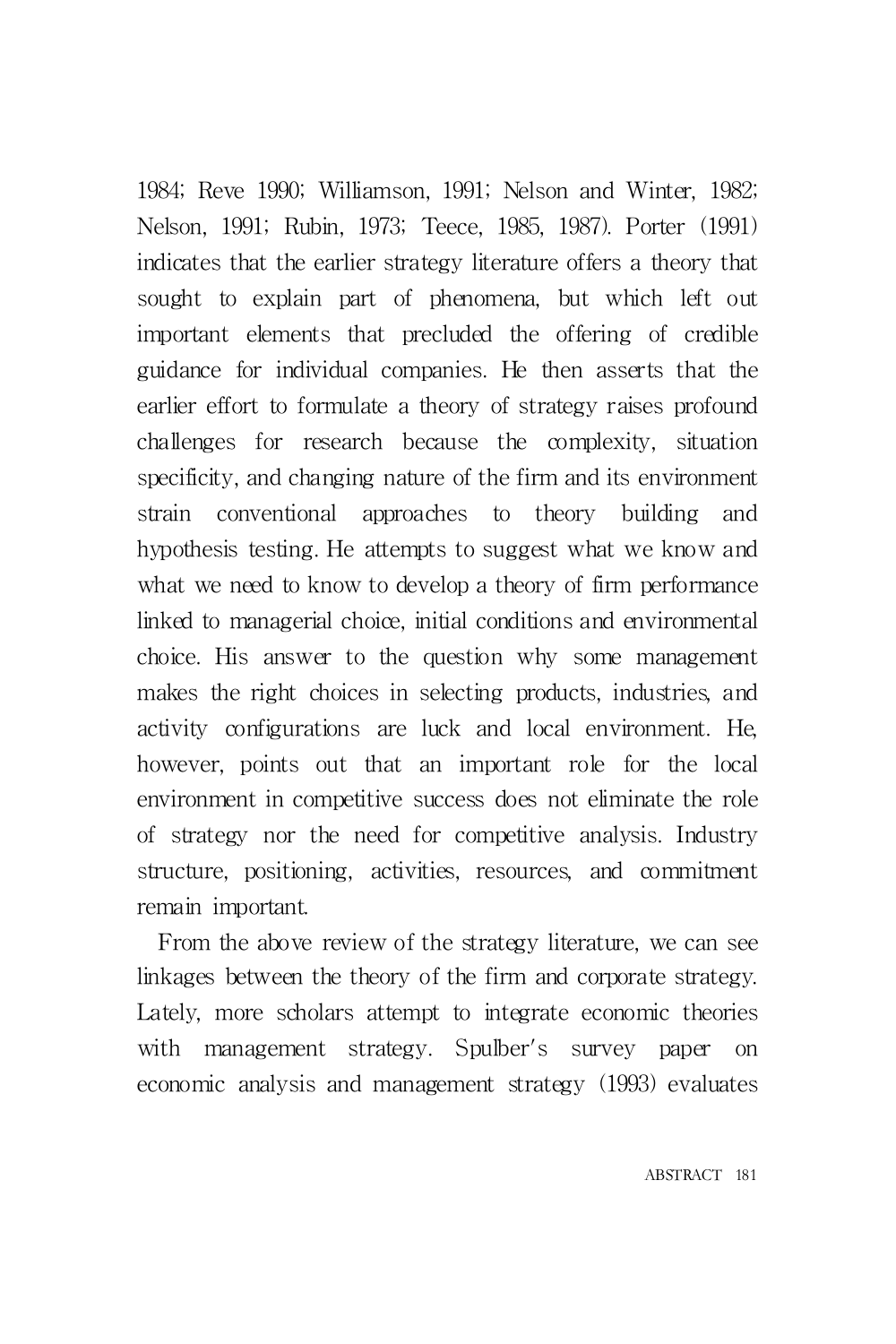economic theories on the basis of their potential application to problems of management decision making. Management strategy involves decisions in production inputs, production processes and product markets. Decision levels are routines, tactics and strategies.

Wernerfelt (1984) explicitly explores the usefulness of analyzing firms from the resource side (input side) and use a resource-based view of the firm to highlight the new strategic options. Reve (1990) argues that a theory of the firm capturing the questions of strategic management can be developed drawing on transaction cost economics. Reve applies ideas of transaction cost economics to develop an integrated model of strategic management.

## Integration of the Grand Unified Theory of the Firm and Strategy

Factors determining success or failure can be analyzed from costs of production and sales of the product. Therefore, any effort to understand success must rest on underlying theory of the firm and an associated theory of strategy as Porter (1991) indicated in the dynamic theory of strategy. The grand unified theory of the firm (GUTOF) offers frameworks for the corporate strategy.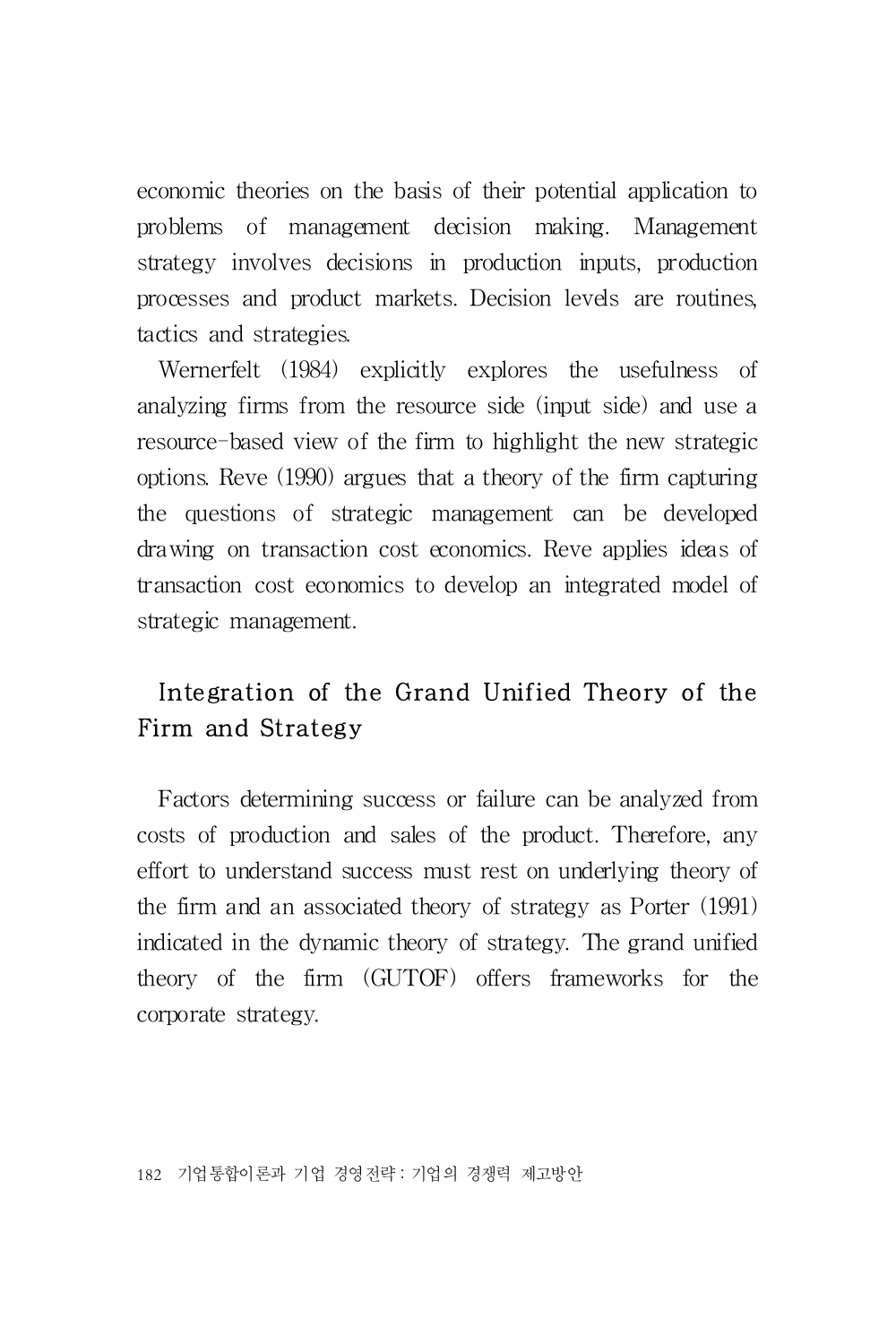## <Figure 3> Integrated Model of the Strategy Based on the Grand Unified Theory of the Firm

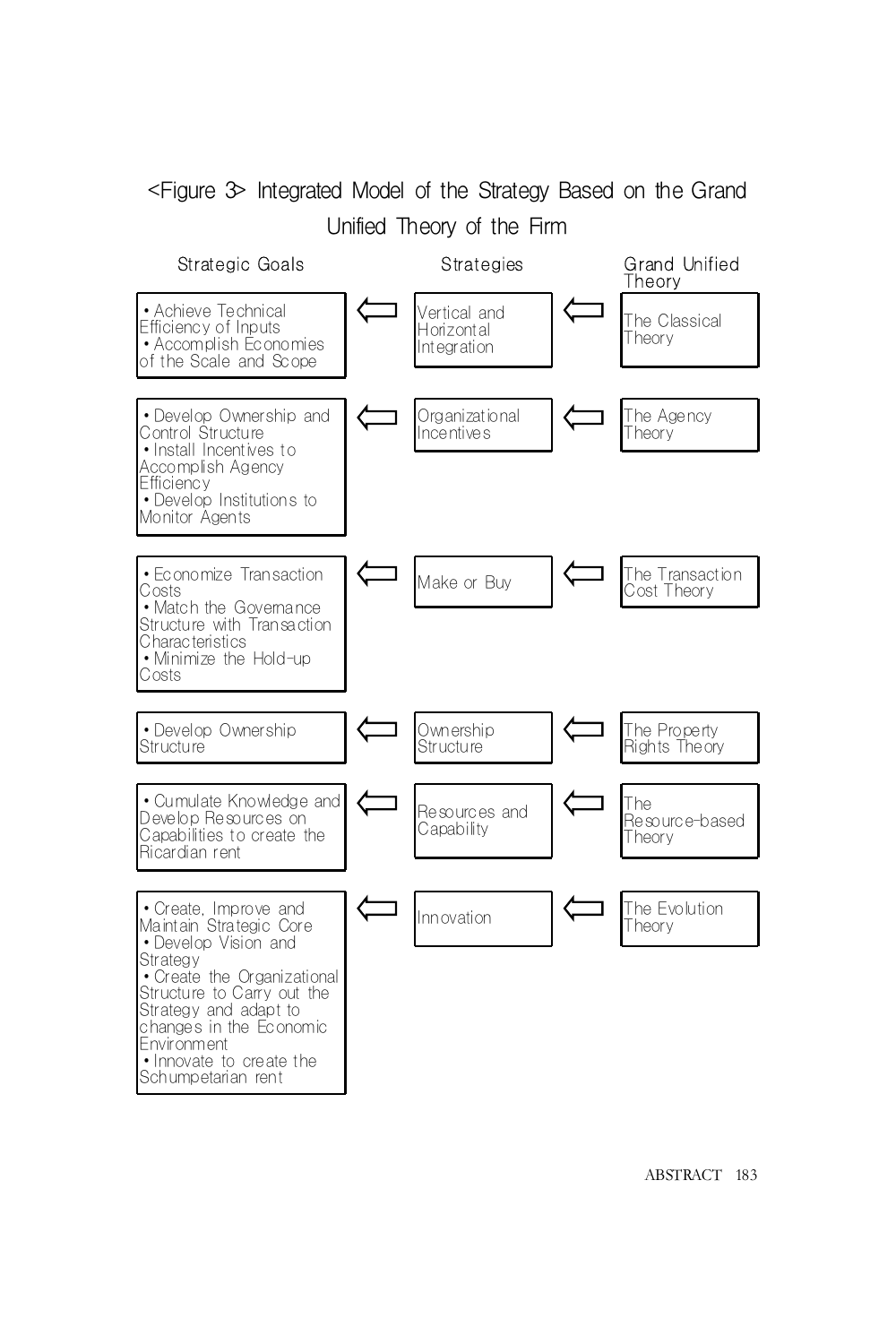The firm that economizes transaction costs achieves technical and agency efficiency, accomplishes the economies of scale and scope; creates, improves and maintains a strategic core, can amass more resources and expand the boundaries of its organization, according to "this unified theory of the firm." The operational or strategic aspects of the grand unified theory of the firm are presented in  $\leq$  Figure 3>.

#### Hypotheses

Hypotheses are formulated based on the grand unified theory of the firm, market structure and organizational characteristics of the firm.

- H1: The market share of the firm (X1) enhances corporate performances.
- H2: There is a positive relationship between the size of the firm  $(X2)$  and corporate performances.
- H3: The tangible asset intensity (X14), machinery and equipment per employee (X5) and debt to equity ratio (X4) of the firm affect the performances of the firm.
- H4: The bonus, stock option and sales commission intensity of the firm (X6) positively affect the performances of the firm.
- H5: The share (X7) and participation (X8) of major stock holders in a firm play an important role in the

184 기업통합이론과 기업 경영전략:기업의 경쟁력 제고방안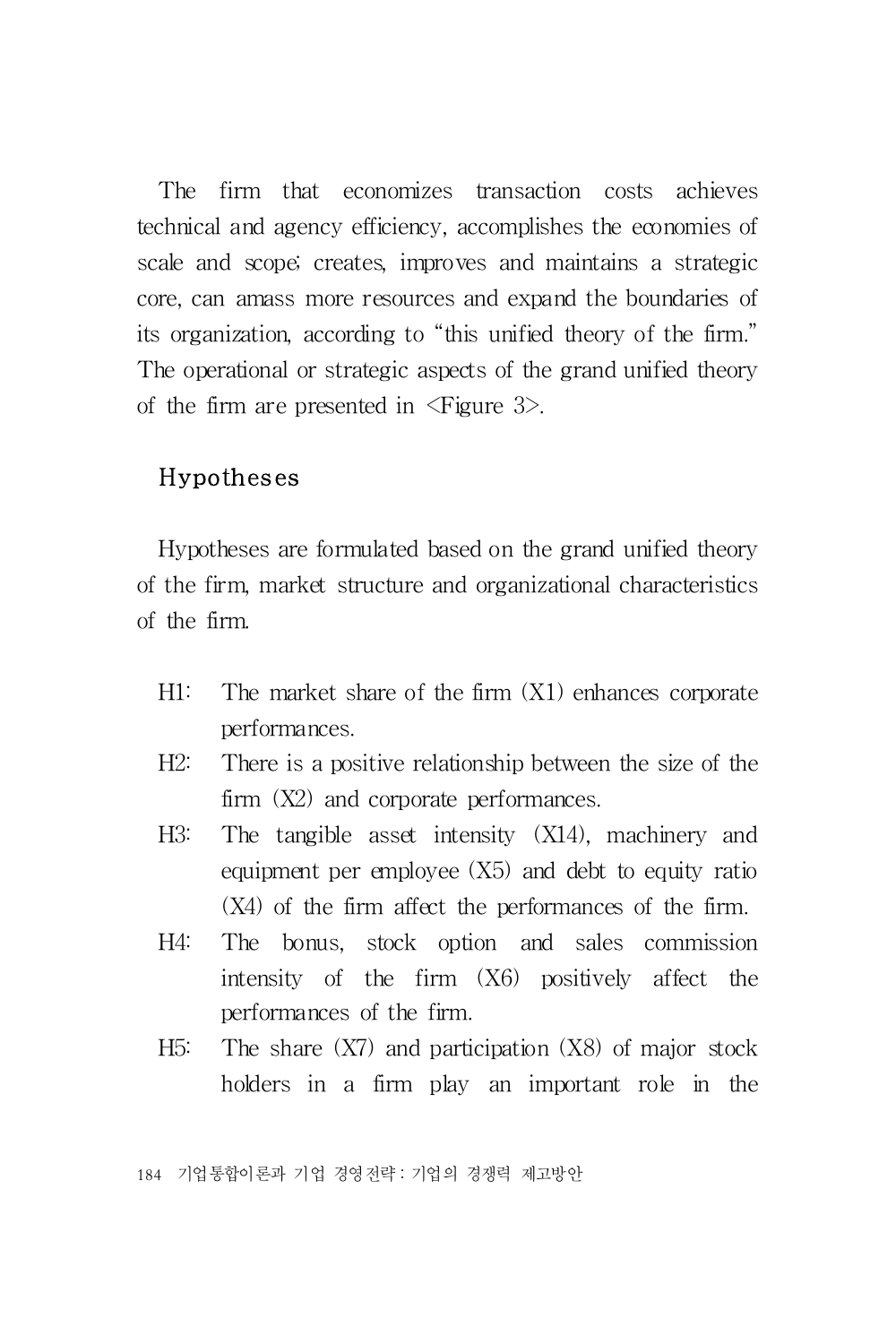performances of the firm.

- H6: There is a positive relationship between the purchase intensity (X9) of intermediate parts and the performances of the firm.
- H7: The difference (X10) between productivity per employee and labor cost per employee positively affect the performance of the firm.
- H8: The educational and training expenditure intensity (X11) of the firm has a positive effect on the performances of the firm.
- H9: The R&D expenditure intensity (X12) has a positive effect on the performances of the firm.
- H10: The marketing expenditure intensity (X13) of the firm affect the performances of the firm.
- H11: The sales growth rate  $(X15)$  of the firm has a positive effect on the performances of the firm.
- H12: The age of the firm (X3) affects the performances of the firm.
- H13: There is a difference in performances of chaebol and non-chaebol firms (X16).

## Model and Data

To test hypotheses we used multiple regression models. The model in our study is specified as follows:

$$
Y = \forall + \exists X + ,
$$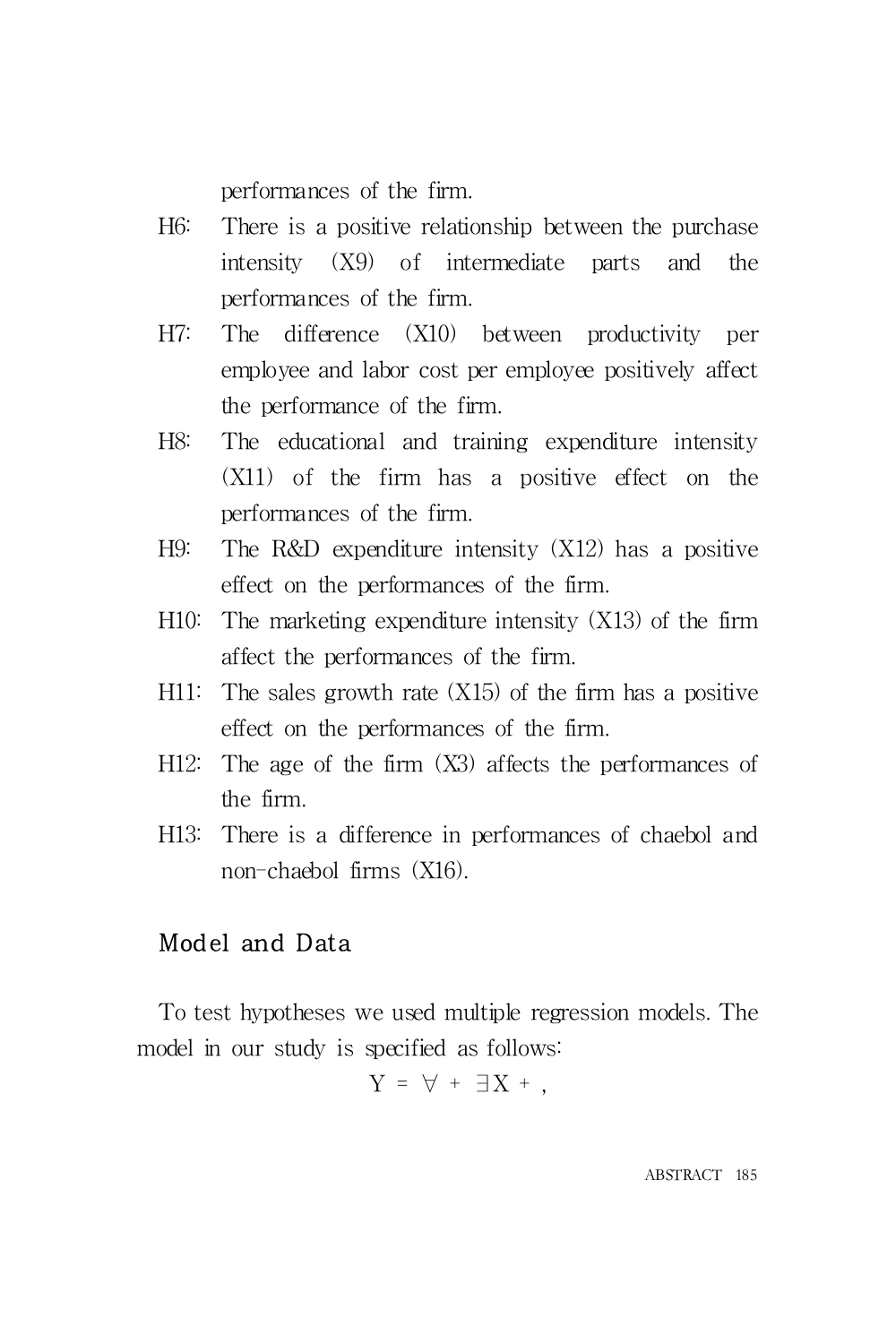- where Y: performance of the firm measured by return on invested capital (ROIC), return on asset (ROA) and return on equity (ROE).
- X: a vector of corporate strategic variables, industry structure and organizational characteristics of the firm:

Detailed strategic variables are as follows:

- $X1$  = market share
- $X2 = \ln$  (number of employees)
- $X3$  = age of the firm
- $X4 =$  debt/equity ratio
- $X5$  = machine and equipment per employee
- $X6$  = bonus, option and sales commission intensity
- X7 = share of large shareholders
- X8 = management participation of large shareholders
- X9 = parts purchase intensity
- X10= productivity per employee labor cost per employee
- X11= education and training expenditure intensity
- X12= R&D expenditure intensity
- X13= marketing expenditure intensity
- X14= tangible asset intensity
- X15= sales growth rate
- X16= 30 large chaebol (Yes=1, No=1)

Intensity variables in the model are measured by the ratio of each expenditure over sales. Data used in the model are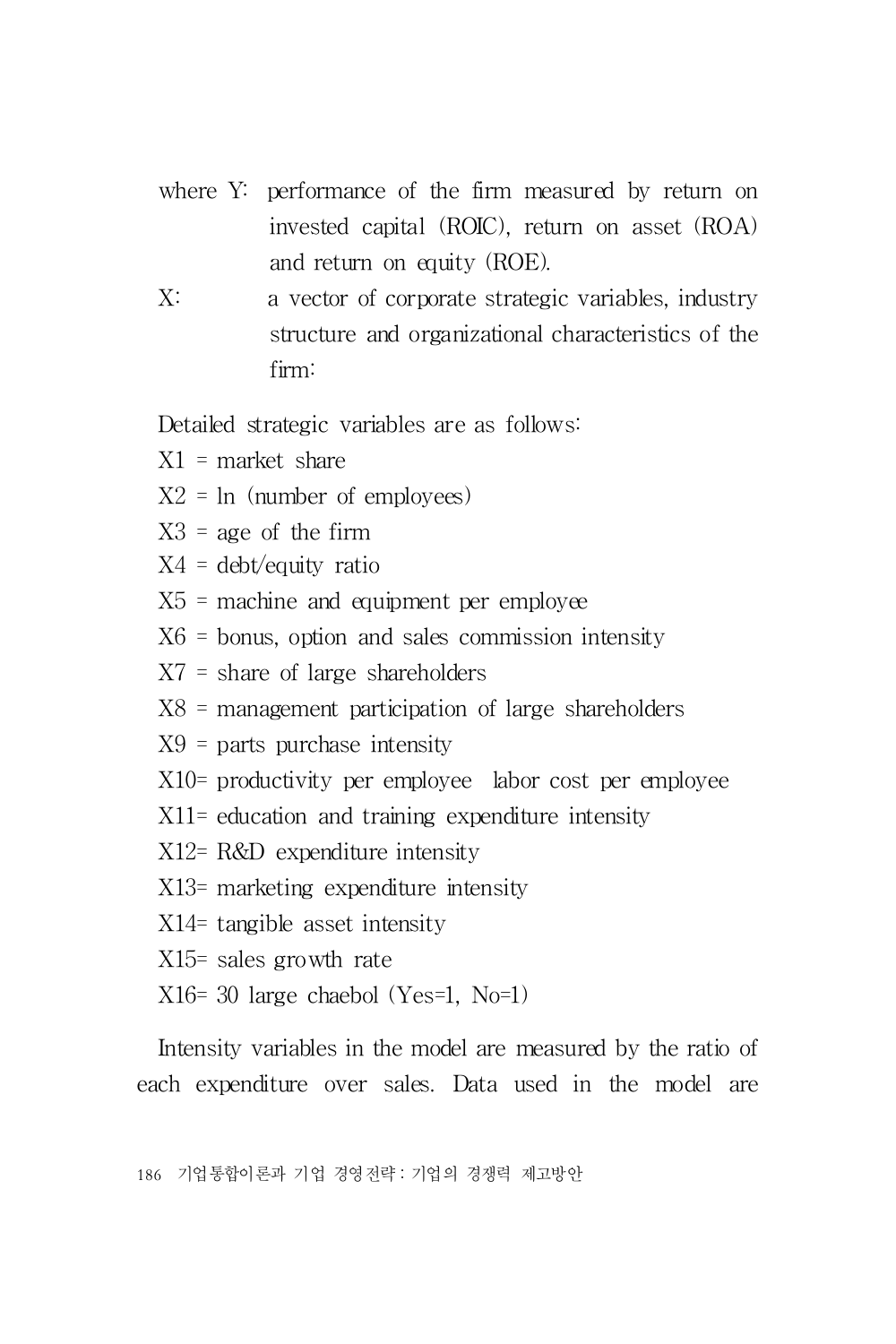# <Figure 4> Summary of Hypotheses Derived from the Strategic Model, and an Integration of the Grand Unified Theory of the Firm and Corporation Strategy

| Industry Structure-Conduct (Strategy) Performance (SCP) Model |                                                 |                     |                  |  |  |
|---------------------------------------------------------------|-------------------------------------------------|---------------------|------------------|--|--|
| market share                                                  | market structure                                | X1                  | H1               |  |  |
|                                                               | Strategy-Structure-Performance (SSP) Model      |                     |                  |  |  |
| Theories of the firm                                          | <b>Strategies</b>                               | Strategic Variables | Hypotheses       |  |  |
| neoclassical theory                                           | efficient<br>combination of<br>resources        | X2, X4, X5, X15     | H2. H3           |  |  |
| agency theory                                                 | Improve incentive<br>compatibility              | X <sub>6</sub>      | H4               |  |  |
| property rights<br>theory                                     | proper<br>assignments of<br>property rights     | X7. X8              | H5               |  |  |
| transaction cost<br>theory                                    | make or buy                                     | X9                  | Η6               |  |  |
| resource-based<br>theory                                      | create and<br>appropriate<br>Ricardian rent     | X10                 | H7               |  |  |
| evolutionary theory                                           | innovate and<br>create<br>Schumpeterian rent    | X11, X12, X13       | H8, H9, H10, H11 |  |  |
| Organizational Characteristics                                |                                                 |                     |                  |  |  |
| age of the firm                                               |                                                 | X3                  | H <sub>12</sub>  |  |  |
| 30 large chaebols                                             | develop a proper<br>organizational<br>structure | X16                 | H13              |  |  |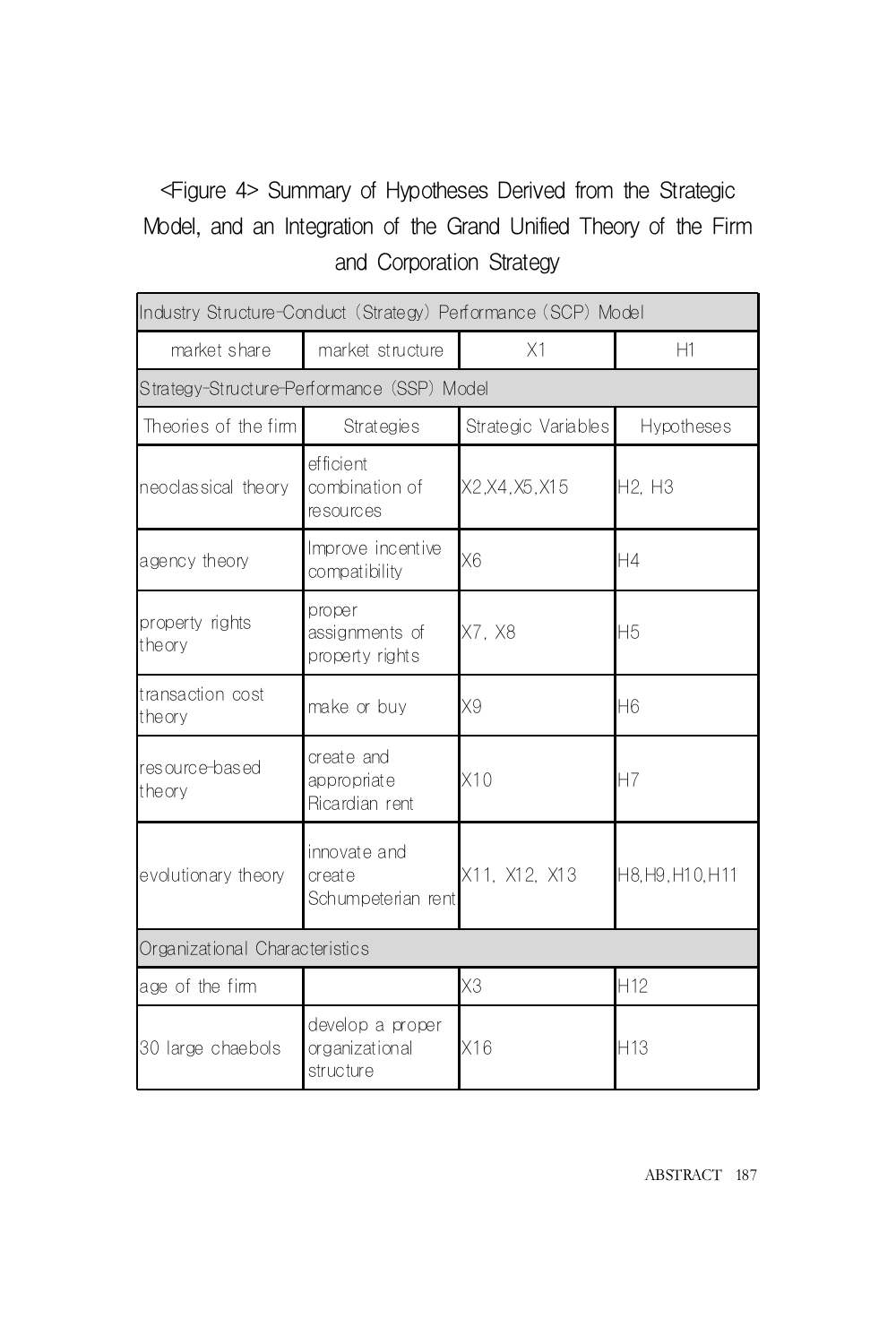obtained from the Korea Information Service (KIS) and the Korea Economic Research Institute (KERI). They are crosssection data and consist of detailed accounting data for the firms listed in Korean stock exchange. We used data for manufacturing firms. We also conducted a survey and 203 firms responded to our survey questionnaire.

Hypotheses are derived from the industry conduct (strategy) performance model, the grand unified theory of the firm and the organizational characteristics of the firm. An integrative summary of theories of the firm and corporate strategies are presented in  $\langle$ Figure 4 $\rangle$ .

## Empirical Results

Empirical results of the regression model are shown in  $\langle$ Table 1 $>$  and findings of the study are summarized in  $\langle$ Table 2>.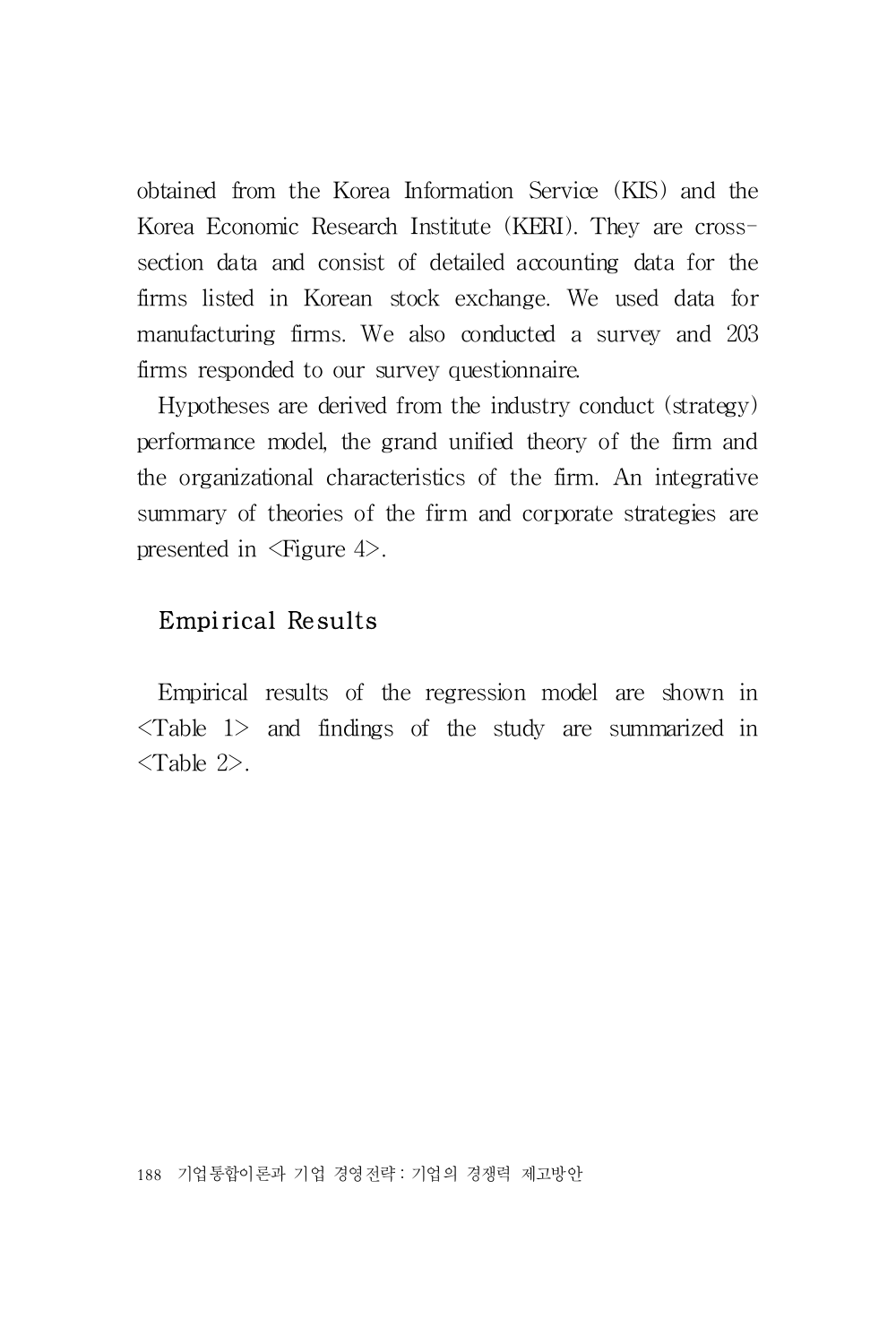|                                                       | ROC (Y1)                                                                           | <b>ROA (Y2)</b>  | <b>ROE (Y3)</b>                        |
|-------------------------------------------------------|------------------------------------------------------------------------------------|------------------|----------------------------------------|
| Independent<br>Variables (X)                          | Regression<br>Regression<br>coefficient<br>Coefficient<br>(P-value)<br>$(P-value)$ |                  | Regression<br>Coefficient<br>(P-value) |
| constant                                              | $-27.7573(0.00)$                                                                   | $-18.2309(0.00)$ | $-22.1981(0.00)$                       |
| market share                                          | 0.0103(0.68)                                                                       | 0.0080(0.66)     | 0.0115(0.53)                           |
| In (employee)                                         | 1.6799 (0.00)                                                                      | 1.1612 (0.00)    | 1.2576 (0.00)                          |
| debt/equity ratio                                     | $-0.2385(0.00)$                                                                    | $-0.2449(0.00)$  | $-0.1815(0.00)$                        |
| machine and<br>equipment per<br>employee              | $-0.4646(0.03)$<br>$-0.5142(0.00)$                                                 |                  | $-0.3987(0.00)$                        |
| tangible asset<br>intensity                           | $-0.00879(0.28)$                                                                   | $-0.0169(0.00)$  | $-0.0158(0.01)$                        |
| bonus, option<br>intensity                            | 0.00897(0.79)                                                                      | 0.00126(0.96)    | 0.00024(0.99)                          |
| parts purchase<br>intensity                           | 0.0387(0.12)                                                                       | 0.0362(0.05)     | 0.0231(0.21)                           |
| (productivitylabor<br>$cost$ )/ per<br>employee       | 3.8321(0.00)                                                                       | 3.1928(0.00)     | 3.3066(0.00)                           |
| education and<br>training intensity                   | $-3.5089(0.34)$                                                                    | $-0.2766(0.92)$  | $-0.0259(0.99)$                        |
| R&D intensity                                         | $-0.5429(0.12)$                                                                    | $-0.4355(0.09)$  | $-0.4473(0.08)$                        |
| advertising, sales<br>commission and<br>A/S intensity | $-0.0519(0.64)$                                                                    | $-0.0099(0.90)$  | $-0.0170(0.83)$                        |
| sales growth rate                                     | $-0.0000272$<br>(0.96)                                                             | 0.000934(0.85)   | $-0.0000148$<br>(0.97)                 |
| age of the firm                                       | $-0.1142(0.00)$                                                                    | $-0.1635(0.00)$  | $-0.1429(0.00)$                        |
| 30 chaebol                                            | $-6.9362(0.00)$                                                                    | $-4.8073(0.01)$  | $-5.2072(0.00)$                        |
| n                                                     | 1773                                                                               | 1773             | 1773                                   |
| $R^2$                                                 | 0.17                                                                               | 0.29             | 0.20                                   |
| Adj R <sup>2</sup>                                    | 0.16                                                                               | 0.28             | 0.19                                   |
| $\overline{F}$                                        | 25.68                                                                              | 50.14            | 31.10                                  |

<Table 1> Empirical results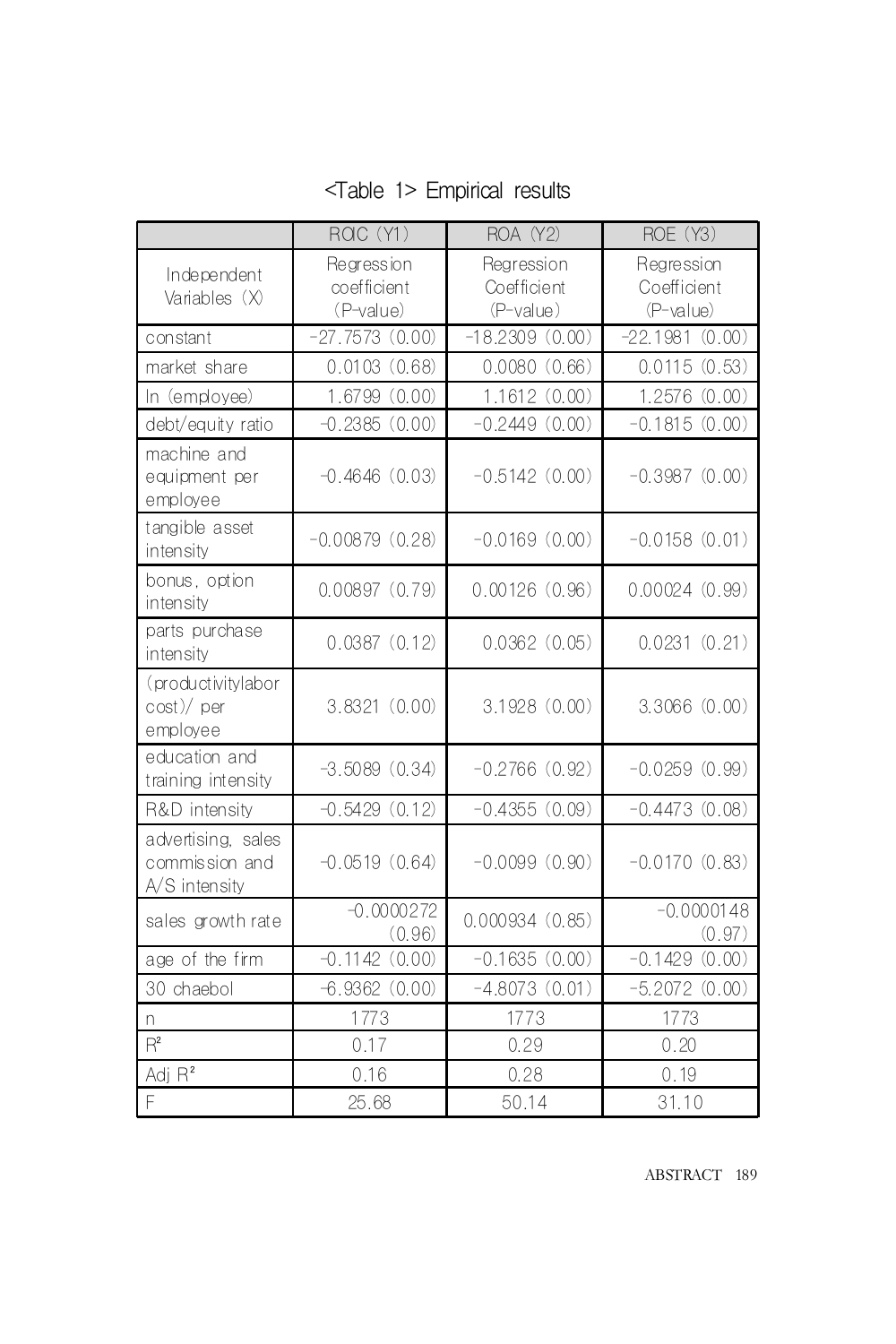| Strategic Model Based on Industrial Organization (IO) |                                  |                                                                                                                             |                                                                                                                                                                                                                                                                                                                                                                |  |
|-------------------------------------------------------|----------------------------------|-----------------------------------------------------------------------------------------------------------------------------|----------------------------------------------------------------------------------------------------------------------------------------------------------------------------------------------------------------------------------------------------------------------------------------------------------------------------------------------------------------|--|
| H1<br>market share                                    |                                  | the market share variable has a positive<br>relationship with corporate performances,<br>but not statistically significant. |                                                                                                                                                                                                                                                                                                                                                                |  |
|                                                       |                                  |                                                                                                                             | Strategic Model Based on The Grand Unified Theory of the Firm                                                                                                                                                                                                                                                                                                  |  |
| Theories of the<br>Firm                               | <b>Strategic</b><br>Variables    | Hypotheses                                                                                                                  | Results of Regression Model                                                                                                                                                                                                                                                                                                                                    |  |
| neoclassical<br>theory                                | economy of<br>scale and scope    | H2                                                                                                                          | a positive relationship<br>between corporate<br>performances and the<br>economy of scale.                                                                                                                                                                                                                                                                      |  |
|                                                       | technical<br>efficiency          | H3                                                                                                                          | an inverse relationship<br>between corporate<br>performances and technical<br>efficiency variables: debt<br>equity ratio, tangible asset<br>intensity and machine and<br>equipment per employee.                                                                                                                                                               |  |
| agency theory                                         | agency cost<br>economizing       | H4                                                                                                                          | a positive relationship<br>between corporate<br>performances and agency<br>cost variable, but not<br>statistically significant.                                                                                                                                                                                                                                |  |
| property rights<br>theory                             | assignment of<br>property rights | <b>H<sub>5</sub></b>                                                                                                        | not on $\langle$ Table 1 $\rangle$ , but we<br>found that there is a<br>positive relationship<br>between corporate<br>performances and shares of<br>large stockholders, and an<br>inverse relationship<br>between corporate<br>performances and large<br>shareholders' participation<br>in management. Both<br>variables are not statistically<br>significant. |  |

## <Table 2> Findings of the regression model

190 기업통합이론과 기업 경영전략:기업의 경쟁력 제고방안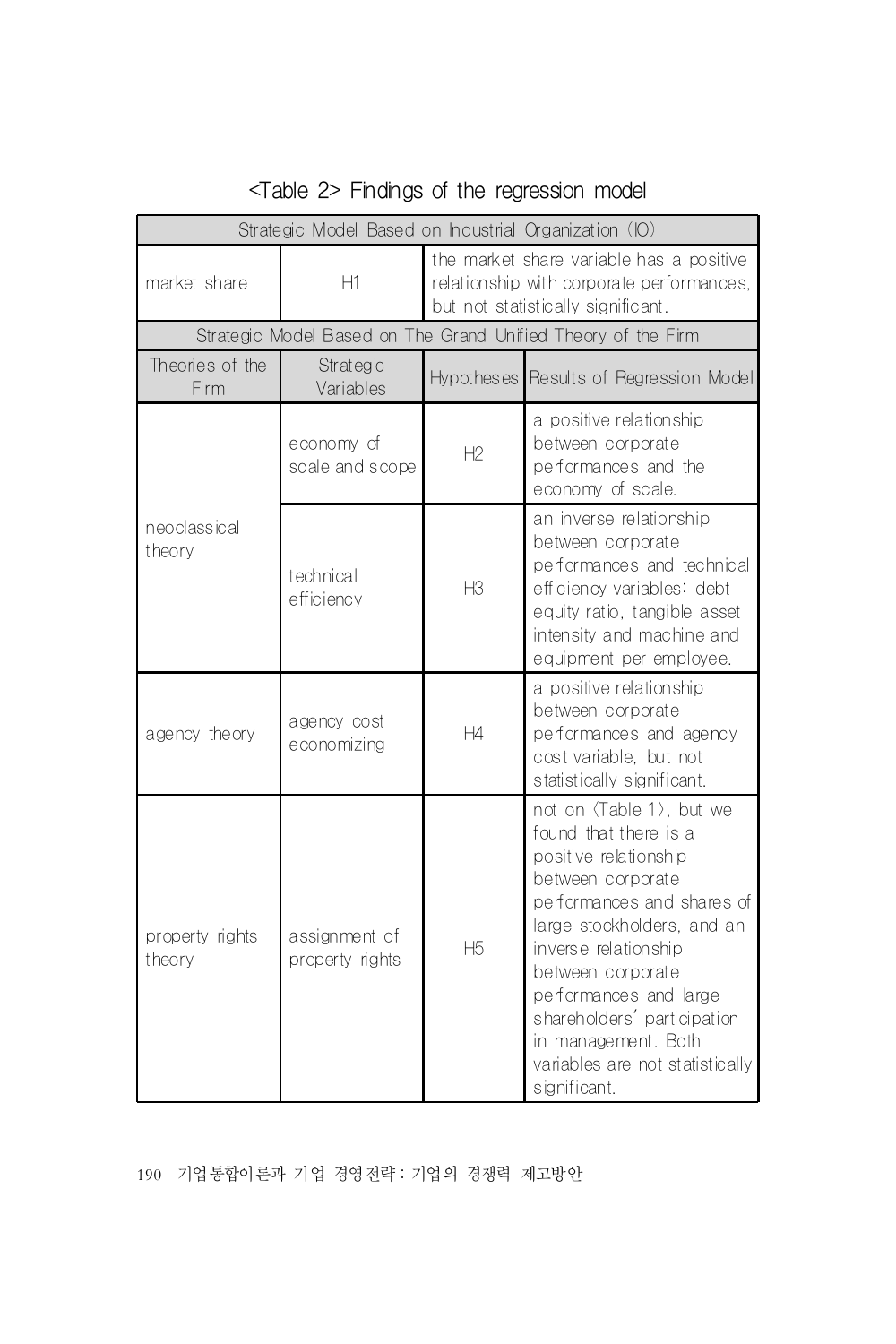| transaction cost<br>theory     | make or buy                       | <b>H</b> 6        | a positive relationship<br>between corporate<br>performances and parts<br>purchase intensity.                                                                 |  |
|--------------------------------|-----------------------------------|-------------------|---------------------------------------------------------------------------------------------------------------------------------------------------------------|--|
| resource based<br>theory       | creating<br>Ricardian rent        | H7                | differences in productivity<br>and labor cost per<br>employee have a positive<br>relationship with corporate<br>performances and<br>consistently significant. |  |
|                                |                                   | H <sub>8</sub>    | an inverse relationship<br>between corporate<br>perform ances and<br>advertising, sales<br>commission and after<br>service intensity.                         |  |
| evolutionary<br>theory         | creating<br>Schumpeterian<br>rent | Н9                | an inverse relationship<br>between corporate perform-<br>ances and R&D intensity.                                                                             |  |
|                                |                                   | H10               | an inverse relationship<br>between corporate perform-<br>ances and advertising,<br>sales commission and after<br>service intensity.                           |  |
|                                |                                   | H11               | a mixed relationship bet-<br>ween corporate perform-<br>ances and sales growth<br>rate, but not statistically<br>significant.                                 |  |
| Organizational Characteristics |                                   |                   |                                                                                                                                                               |  |
| Theories of the<br>Firm        | <b>Strategic</b><br>Variables     | <b>Hypotheses</b> | Results of Regression Model                                                                                                                                   |  |
| age of the firm                |                                   | H12               | an inverse relationship<br>between corporate<br>performance and the age of<br>the firm                                                                        |  |
| 30 large<br>chaebol            | organizational<br>structure       | H13               | a statistically significant<br>difference in corporate<br>performances between the<br>large chaebol firms and<br>other firms.                                 |  |